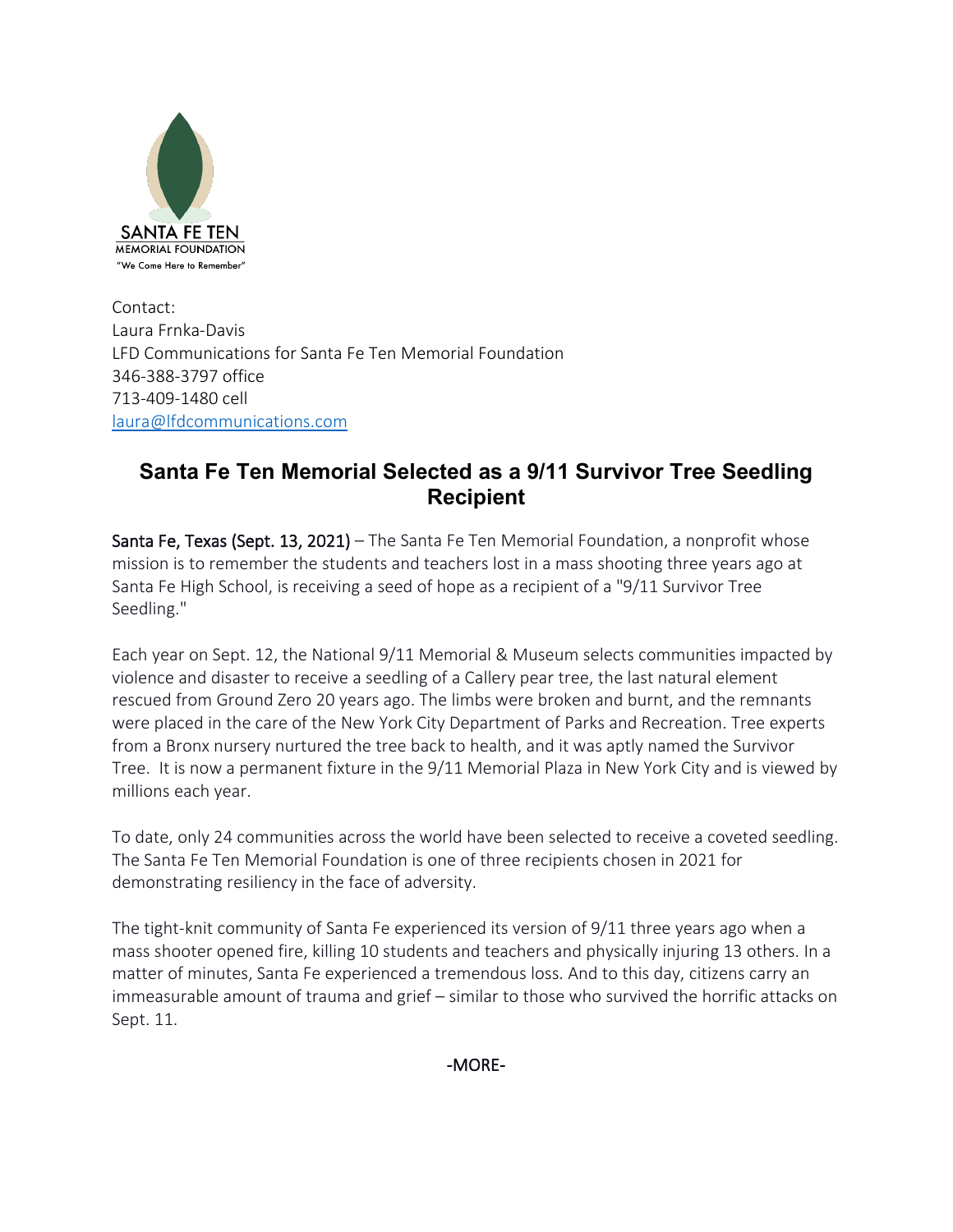## Santa Fe Ten Memorial Selected as a 9/11 Survivor Tree Seedling Recipient – Page 2

"This gift of nature will stand as a living monument in the Santa Fe Ten Memorial. It will serve as a national landmark of hope and resilience in our community that recognizes the strength of those that lost loved ones, the courage of those who survived, and salutes those who risked their lives to help others," said Megan Grove, Chair of the Santa Fe Ten Memorial Foundation.

In a letter received from Alice M. Greenwald, President and CEO of the National 9/11 Memorial & Museum, the hope is that Santa Fe would "find comfort in this expression of compassion and solidarity from across the country and the world."

Santa Fe High School students will be responsible for caring for the Survivor Tree seedling with mentorship provided by students at John Bowne High School in Flushing, New York, where the seedlings are currently nurtured before being sent to the honorees.

"Santa Fe ISD will continue to support the Santa Fe Ten Memorial by bringing our community together to remember and honor all individuals impacted on May 18, 2018," said Kevin Bott, Ed. D., Superintendent of Schools. "We would like to express our thanks to the National September 11 Memorial & Museum for partnering with us to support the Santa Fe students and community."

Some surviving students had the opportunity to visit the Survivor Tree in New York City. For the Rosenboom family, whose son, Colby, sustained gunshot wounds and escaped the art room, the gift of the seedling holds a special meaning.

"The whole 9/11 Memorial has a feeling of reverence and solemnity. The magnitude of what happened there can be felt. We hope and pray that the Santa Fe Ten Memorial will have that kind of impact on the survivors, community, as well as visitors," said Dawn Rosenboom, Colby's mother.

Brent Cooley, a first responder on the scene at Santa Fe High School says that those who were there on that day felt and still feel a sense of commitment to future efforts to do more.

"Any distinction of 'heroics' on that day does not apply to us as the loss of life, even one life, was far too great," he said.

There is no date set for planting the 9/11 Survivor Tree seedling. The Foundation is currently raising funds to build the Santa Fe Ten Memorial, where the seedling will eventually be planted.

"The two tragedies  $-9/11$  and the Santa Fe shooting  $-$  share the common bond of not only loss, but the desire to heal and promote unity," said Cooley.

### -MORE-